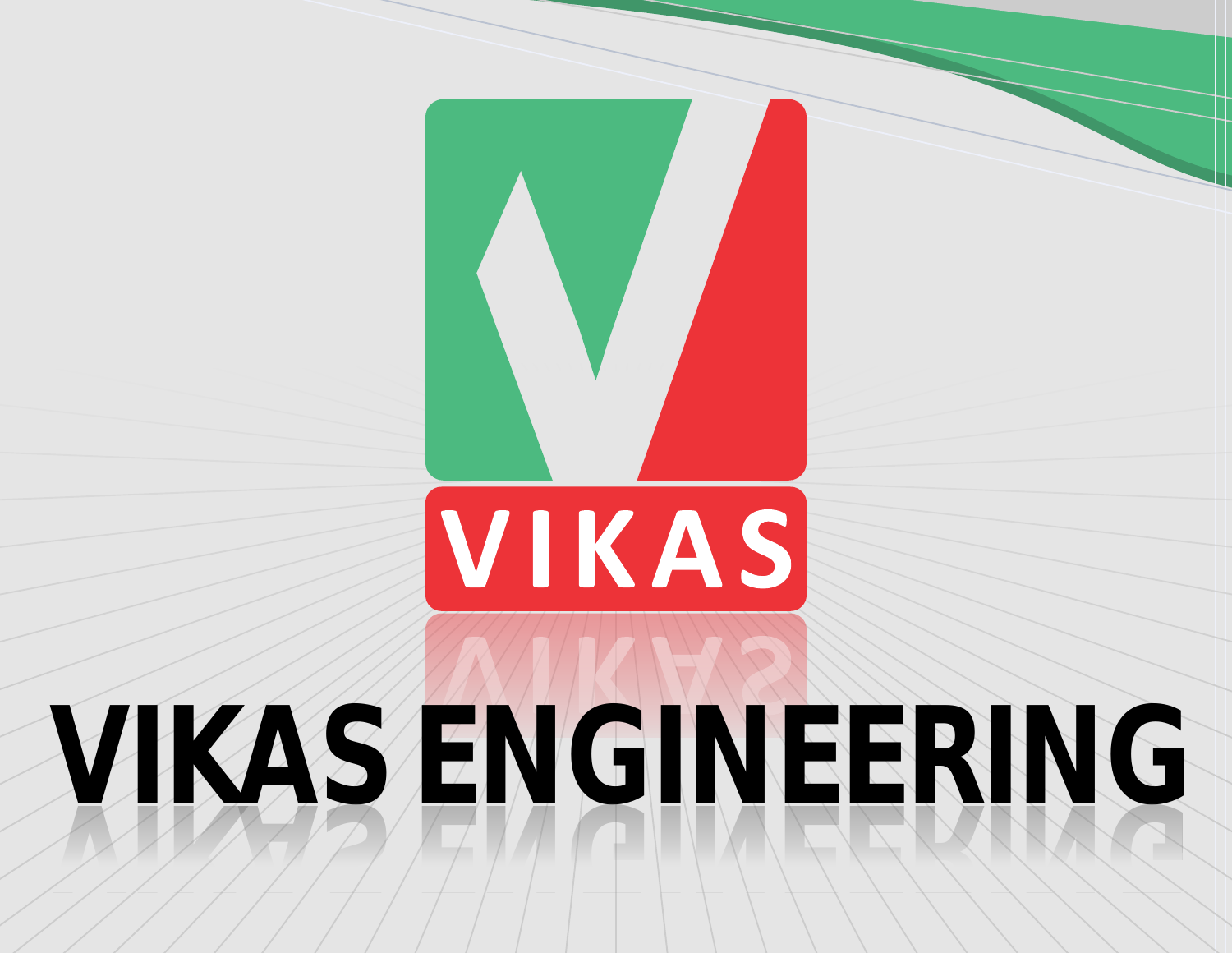

Vikas Engineering is a 9001: 2008 certified company designing and manufacturing all types of Incinerator Systems, since 1992. We are leading the engineering industry with respect to activities of supplying and manufacturing Incinerator to chemical plants, pharmaceuticals, environmental projects, etc.

Since the last 20 years, Vikas Engineering has manufactured incinerators through detailed, engineering, manufacturing, and installation of incinerators system from a capacity of 2KG/HR UP TO 5000KG/HR for various waste materials such as hazardous wastes, Medical Wastes, Solid wastes (and semi solid), liquid wastes, and municipal wastes and many other types of wastes.

We have always upgraded ourselves with the latest technological changes and have manufactured incinerators for government, semi government, corporates, and the private sector. We have successfully installed more than 250 systems with utmost client satisfaction.

#### **Our Work Place**

We have the best engineers in the field of manufacturing incinerators and have the best work culture any company can provide to its employees.

We are proud of the work culture in our company which has been the spearhead of our success.

#### **Our Products**

We manufacture a range of products such as Incinerator Systems, Reaction Vessels, Pollution Equipment, Effluent Treatment Plants, Chemicals Autoclaves etc. We have successfully mastered the art of manufacturing the best products with the best efficiency.

#### **We are manufacturer:**

Bio-Medical Waste Incinerator System Industrial Waste Incinerator System Liquid Waste Incinerator System Solid Waste Incinerator System Pharmaceutical Waste Incinerator System Muncipal Waste Incinerator System



### **SINCE 1992**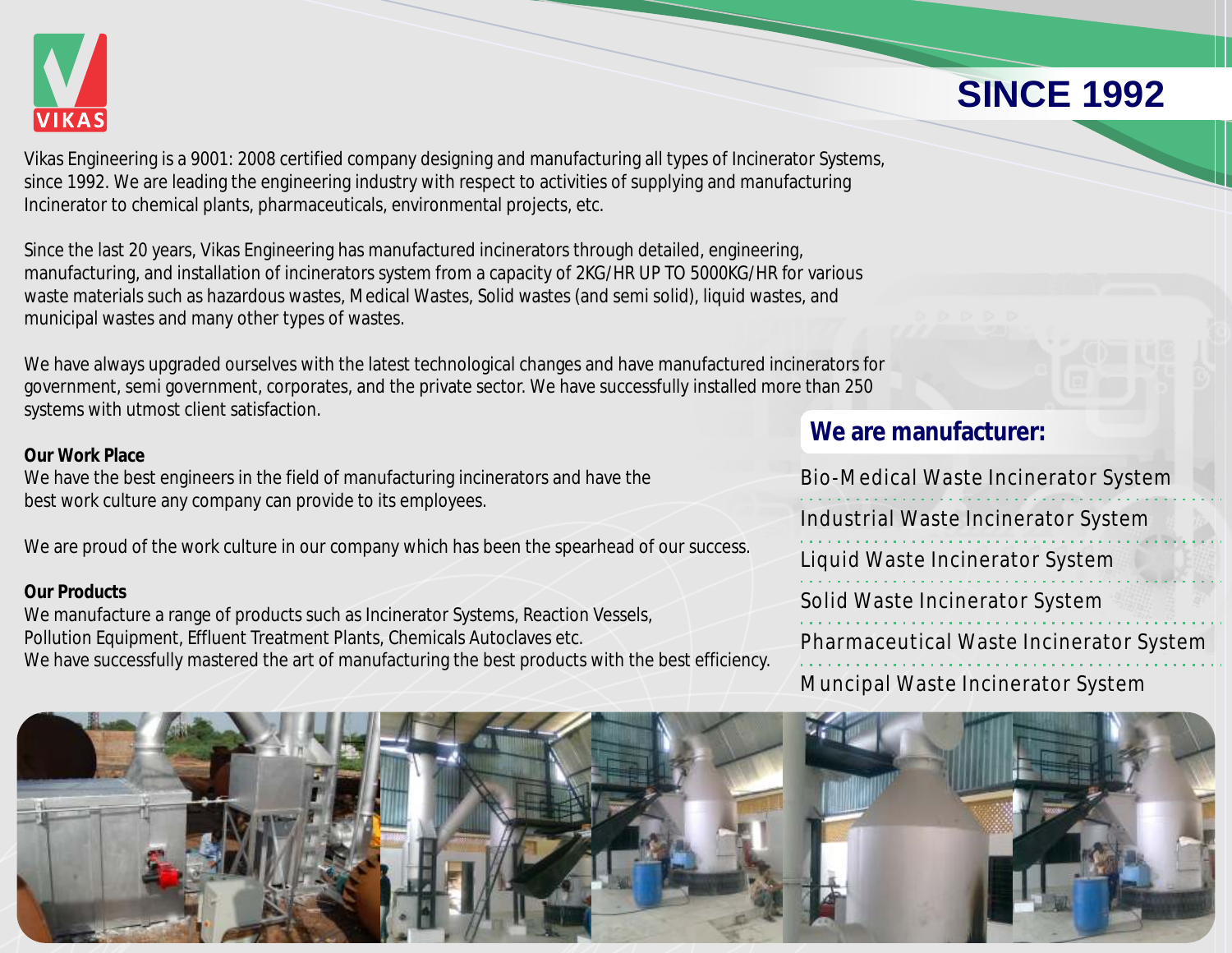

#### **An ISO 9001 : 2008 Certified company**



Certificate

This is to certify that

## **VIKAS ENGINEERING**

Plot No. 273/1/8, Phase-II, G. I. D. C. Vatva, Ahmedabad - 382 445 (Gujarat) India-

has been assessed and certified by SGC as meeting the requirements of

#### ISO 9001:2008 **Quality Management System**

For the following activities:

50 (长 Bu

 $-65$ 

**WG** 

 $\sqrt{2}a$ 

**SG.** 

Manufacturing of Incinerator Systems, Chemical Plants & Machineries, E. T. P. Pollution Control Equipments, Fabrication and O & M of Incinerator Systems

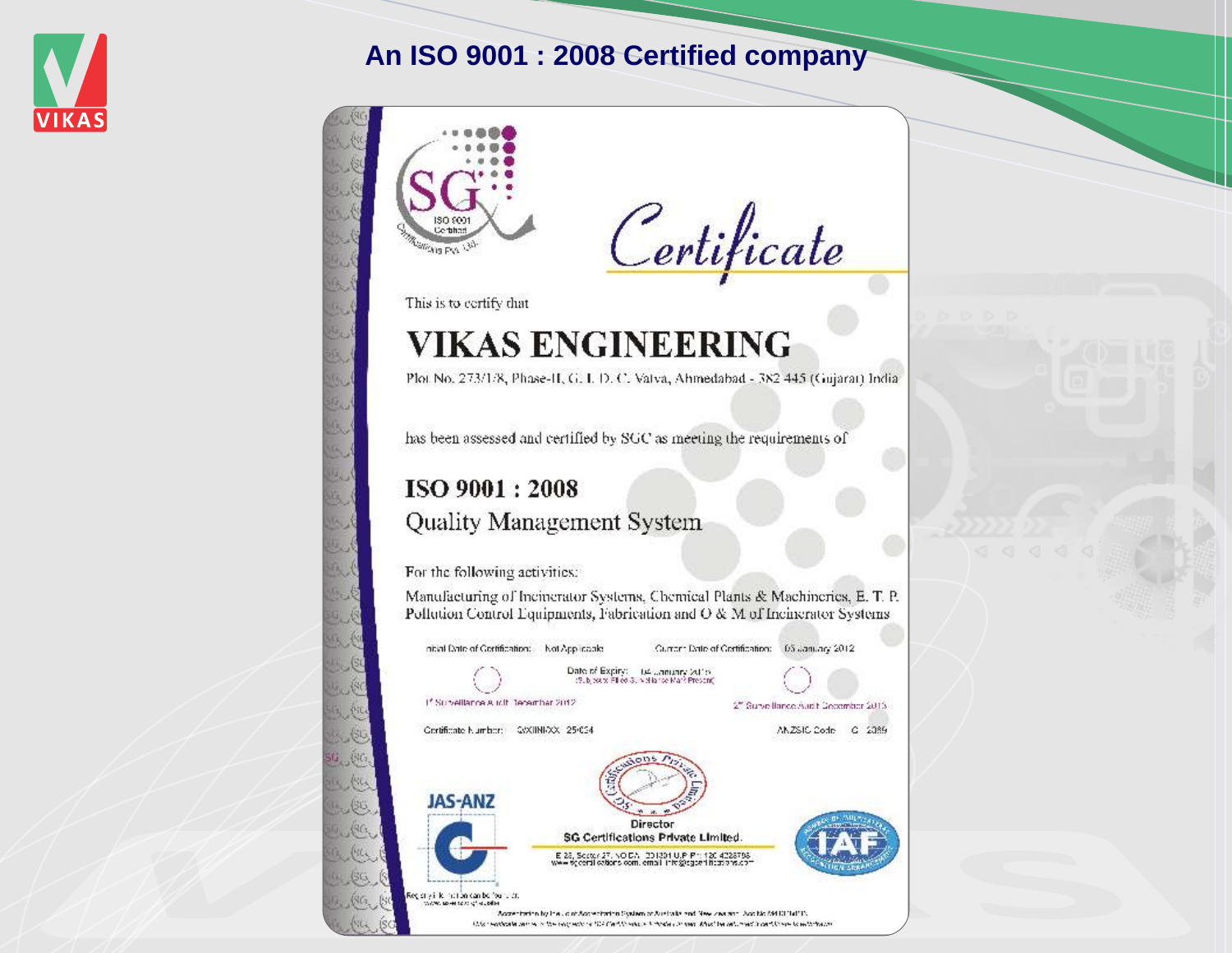

#### **Bio-Medical Waste Incinerator System**

The Bio-medical Wastes means; soiled or blood-soaked bandages, discarded surgical gloves after surgery, IV sets, Urine Bags, Aprons, injections, Syringes, needles, culture dishes and other glassware, discarded surgical instruments scalpels, sharps and needles used to give shots or draw blood, cultures, stocks, little blades, swabs used to inoculate cultures, removed body organs like tonsils, appendices, limbs, etc. Discarding of Bio-medical waste is a must as it is one of the dangerous wastes for human life. The Discarding of this type of waste is only possible with the correct incinerator system.



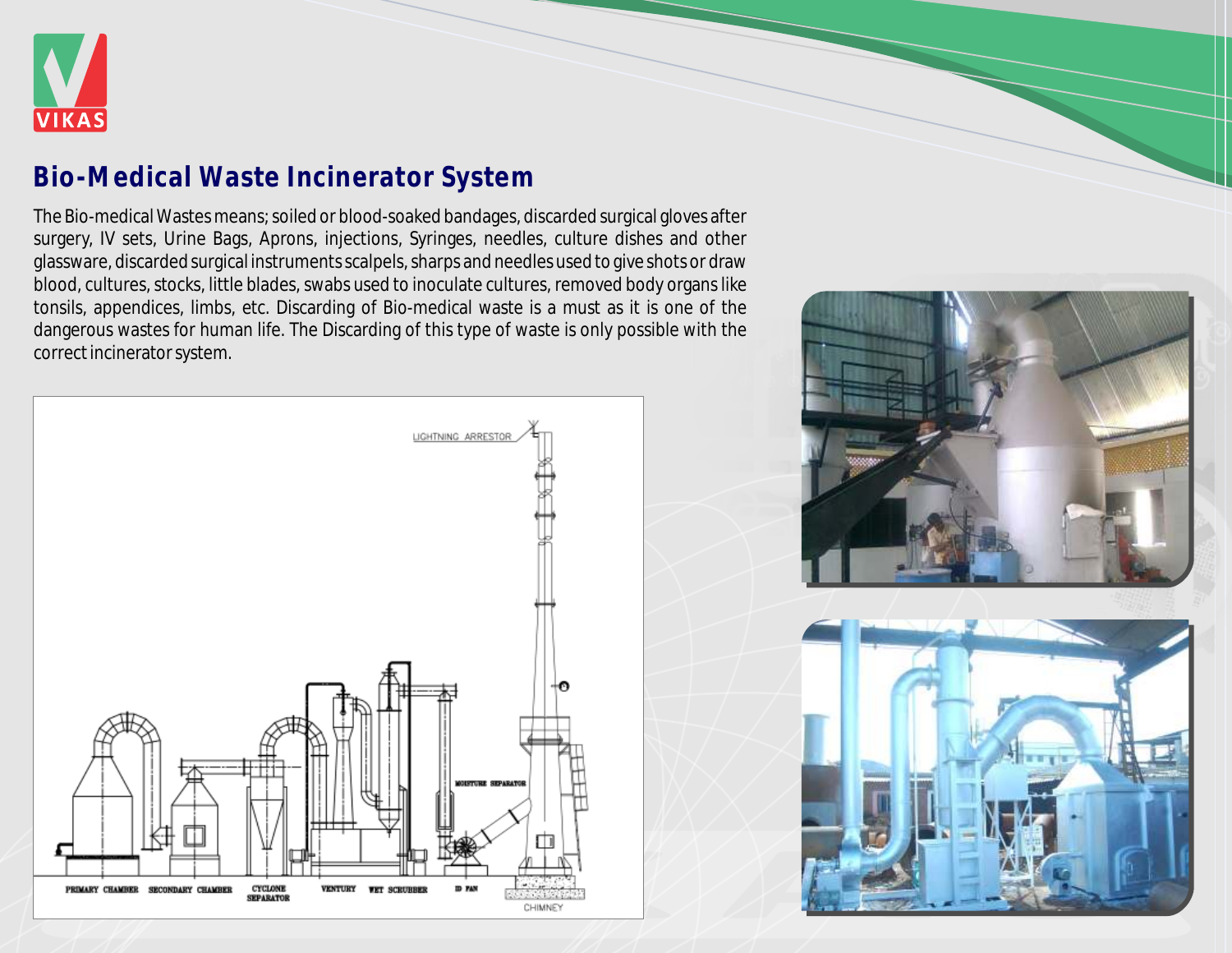

#### **Liquid Waste Incinerator System**

Liquid waste means any type of waste that is in liquid form; from any industry like Pharmaceutical, Chemicals, Petro Chemicals, Automobile, Textile, Hospitals, Slaughter house, Laboratories, Municipals, etc.

Liquid wastes also consist of complex mixtures of a large variety of compounds. Its Discarding / incineration needs careful and thorough analysis for safe disposal.We manufactured & Exported all kind of Solid / Liquid Waste Incinerator and Having different designs like Oil Fired, Gas Fired, electrically operated in different Sizes.Please forward your valuable enquiry for any kind of solid / liquid Waste. And enlist our company with your August Organization.

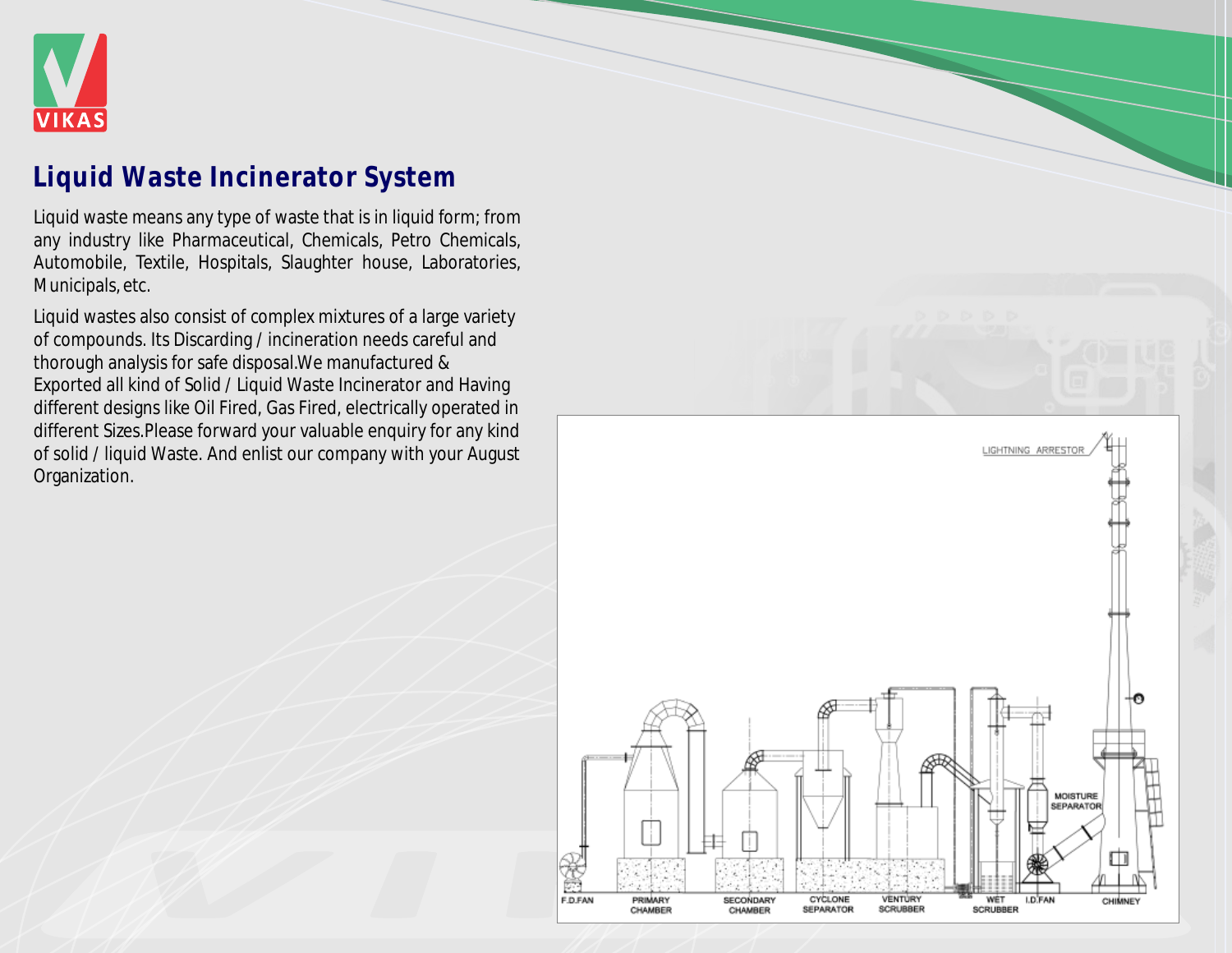

#### **Solid/Pharmaceutical Waste Incinerator System**

The Pharmaceutical Wastes means; any soiled or liquid waste that is generated while research & development, sampling, testing or production, mainly in Pharmaceutical industry. Discarding of Pharmaceutical waste is a must as it is one of the hazardous wastes for human life and Global Enviornment. The Discarding of this type of waste is only possible with the correct incinerator system.We manufactured & Exported all kind of Solid / Liquid Waste Incinerator and Having different designs like Oil Fired, Gas Fired, electrically operated in different Sizes.Please forward your valuable enquiry for any kind of solid / liquid Waste. And enlist our company with your August Organization. Advance Sludge Treatment Technology

We manufactured & Exported all kind of Solid / Liquid Waste Incinerator and Having different designs like Oil Fired, Gas Fired, electrically operated in different Sizes.Please forward your valuable enquiry for any kind of solid / liquid Waste. And enlist our company with your August Organization.





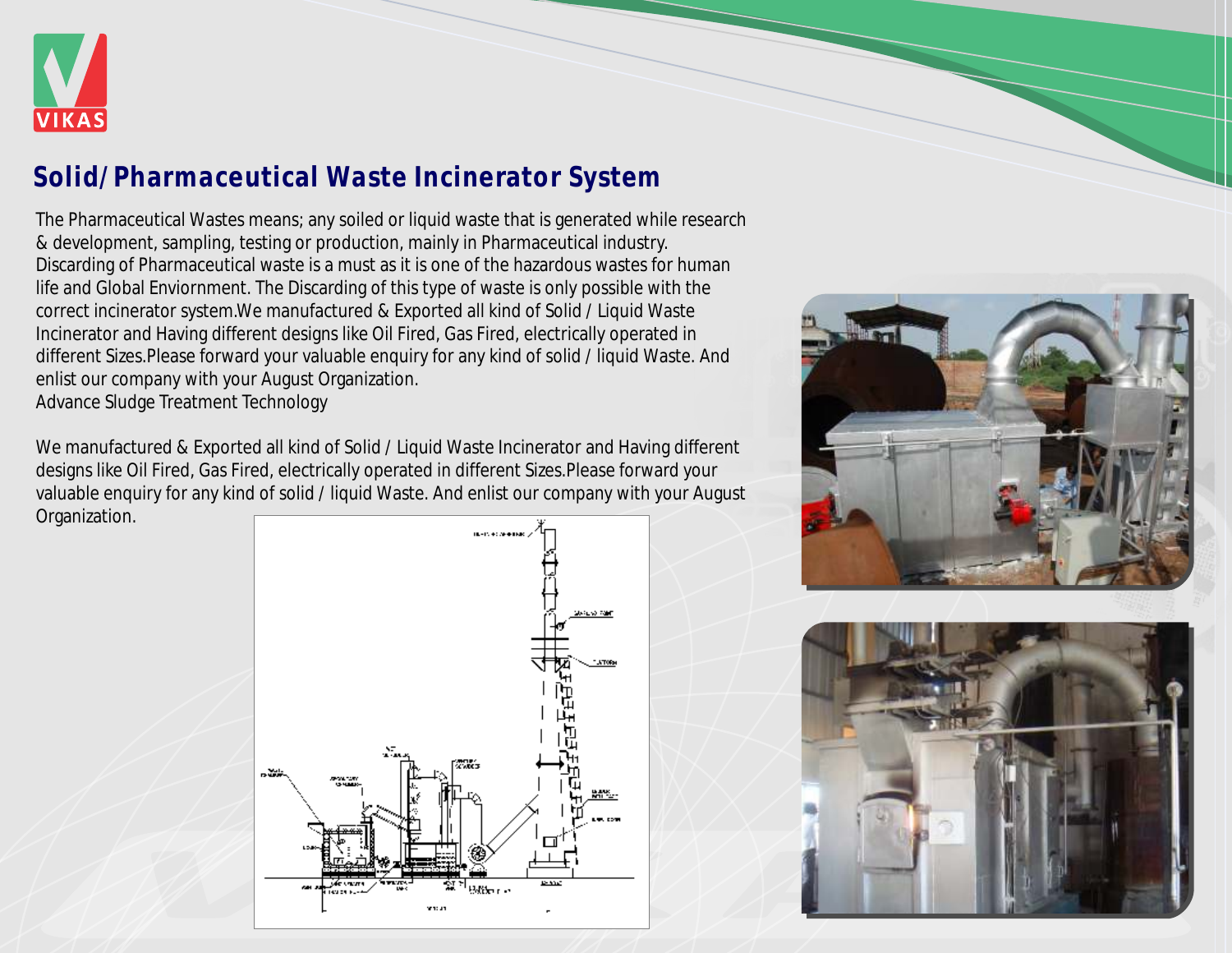

Our product standing is a reflection of our illustration that stands infinite in relation, through quality business-client interface. **Our reputed client list incorporates:**